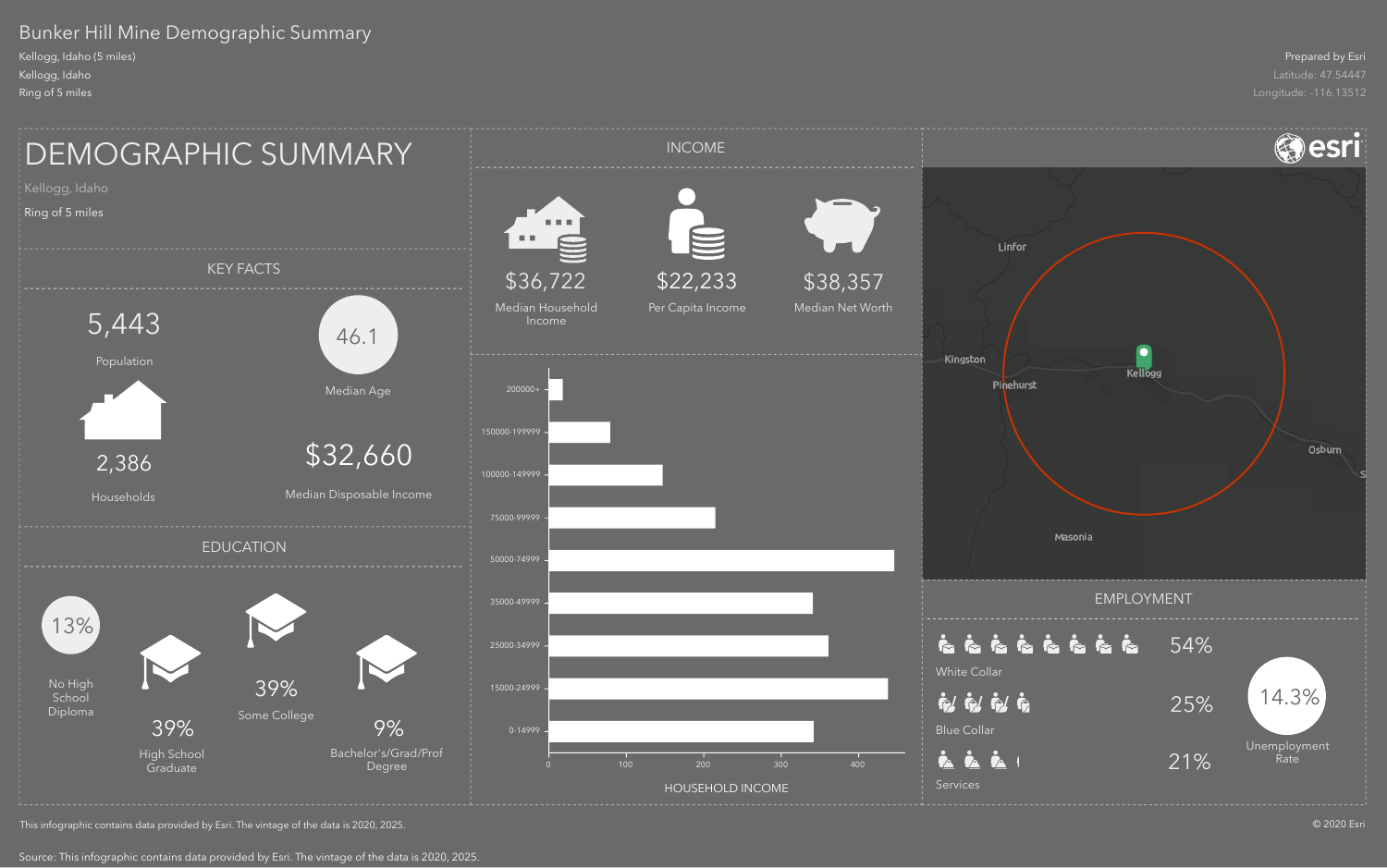# Bunker Hill Mine Demographic Summary

Kellogg, Idaho (10 miles) Kellogg, Idaho Ring of 10 miles



This infographic contains data provided by Esri. The vintage of the data is 2020, 2025.

Source: This infographic contains data provided by Esri. The vintage of the data is 2020, 2025.

#### Prepared by Esri

Latitude: 47.54447